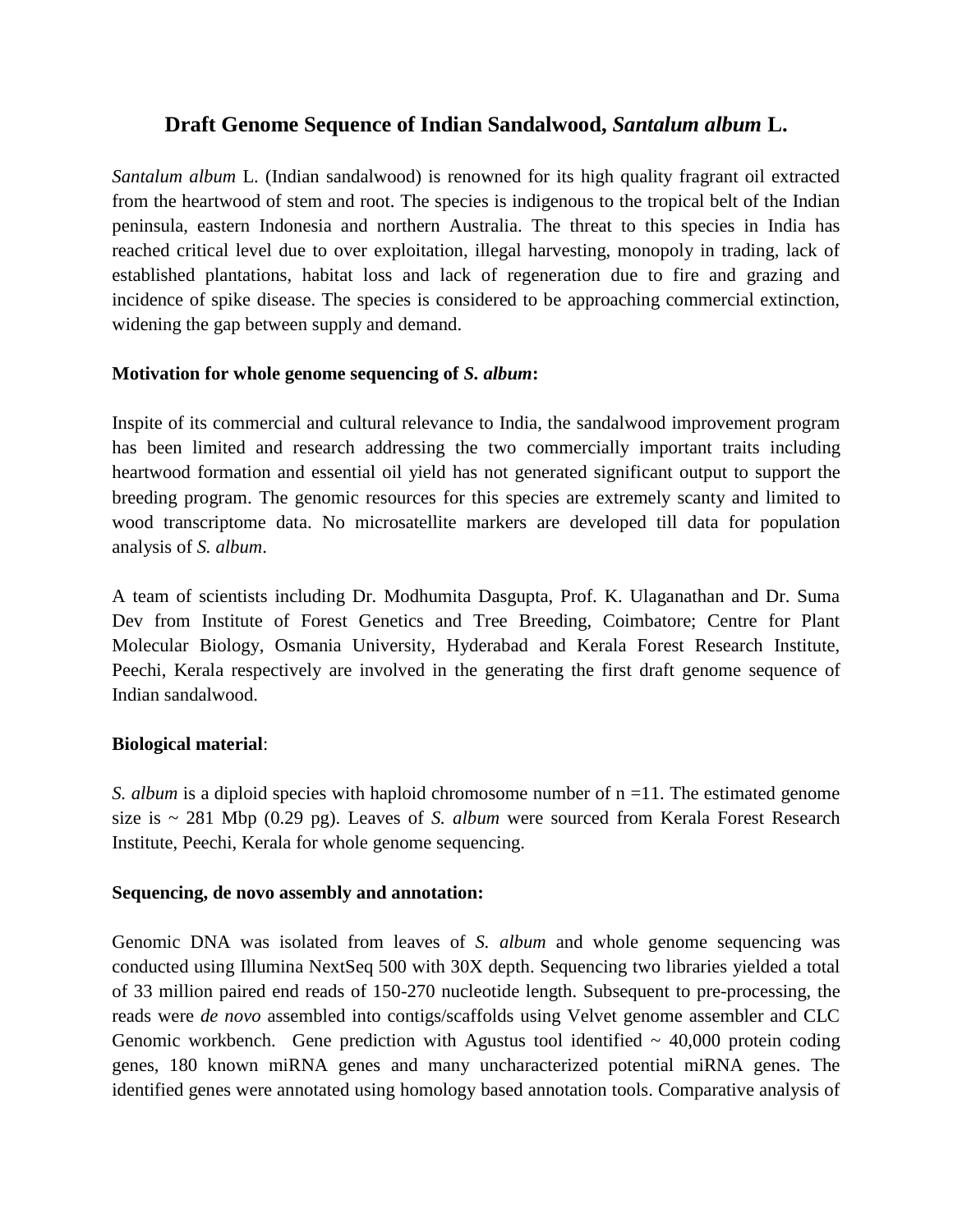the predicted genes with other plant genomes like *Arabidopsis thaliana*, *Populus trichocarpa* and

*Oryza sativa* was conducted. Additionally, the genomic reads were used to reconstruct the mitochondrial and chloroplast genomes of Indian Sandalwood.

#### **The Sesquiterpene pathway**

The essential oil of *S. album* contains predominantly the sesquiterpene alcohols (Z) –  $\alpha$  -santalol, (Z) –  $\beta$  -santalol, (Z) –epi – β -santalol and (Z) – α –exo –bergamotol. α-santalol (40–55%) and β-santalol (12– 27%) represents the major active components of sandalwood oil contributing to the fragrance. Santalol ( $\alpha$ - and  $\beta$ -) is a 15C sesquiterpenoid synthesized using the universal building block Isopentenyl pyrophosphate (IPP) which is synthesized using two compartmentalized pathways, the cytosolic MVA pathway and the plastidic MEP pathway. The draft genome assembly predicted forty three genes associated with terpenoid biosynthesis along with several p450 monoxygenease genes. Further characterization of these genes and their possible role in sandalwood oil production is in progress.

## **Genome-wide mining for microsatellite repeats:**

Trimmed reads were used for SSR prediction

using MISA program. A total of 2,46,522 SSRs were predicted from the genome sequence and maximum representation was of di-nucleotide repeats (1,58,761) followed by tri nucleotide repeats (55,135). This is the first report on documentation of genome-wide SSRs in Indian sandalwood. The predicted SSRs were validated, wherein six primer pairs targeting di-nucleotide repeats were successfully amplified in two genotypes. All



**Green color blocks indicate the identification of the terpenoid biosynthesis pathway gene in**  *S. album* **genome**